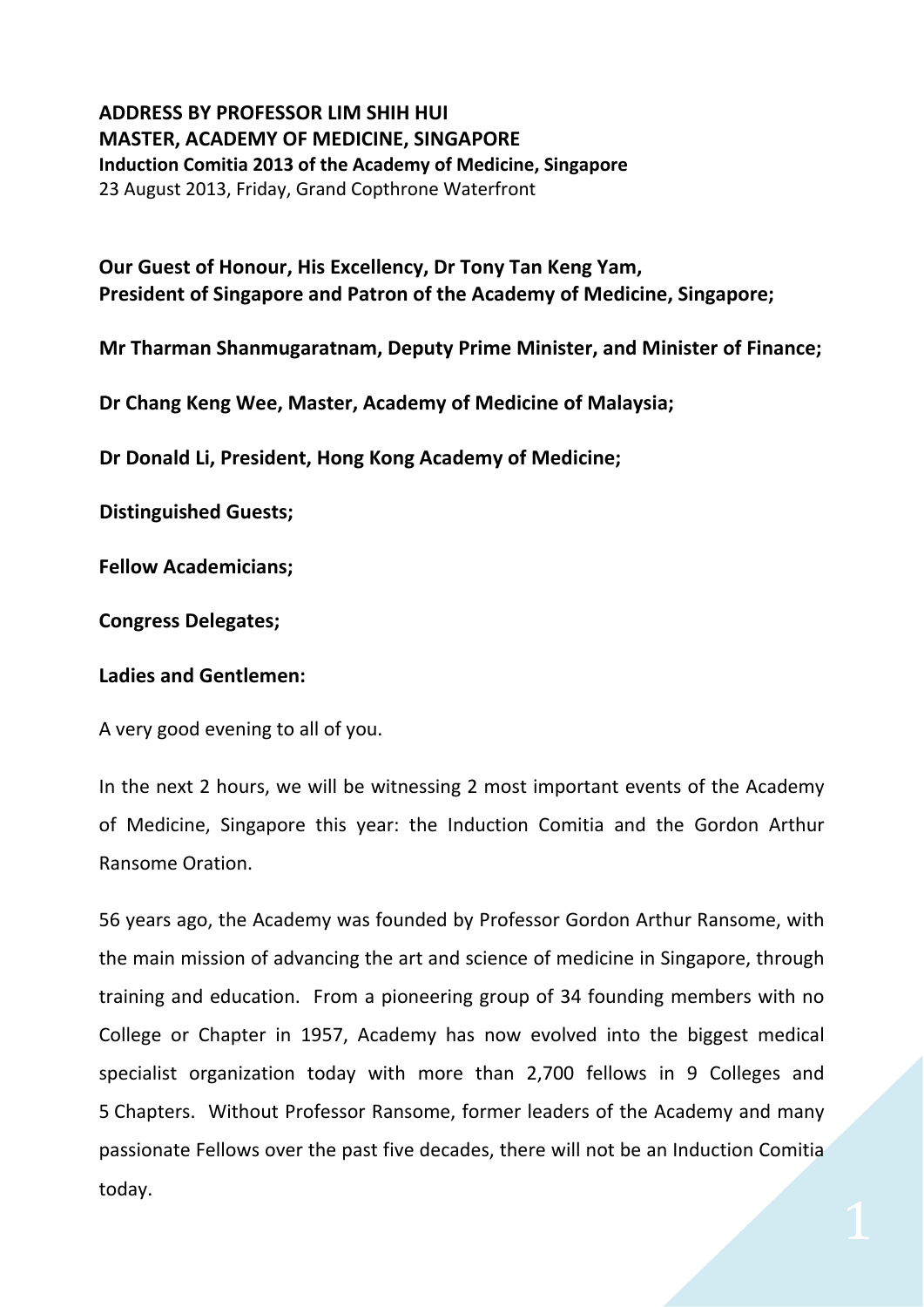A total of 92 new Fellows will be inducted this evening; the highest number since 2007. For the new inductees, please accept my heartiest Congratulations! You are part of us, helping the Academy to preserve and advance our medical profession!

Just last week, I was invited to attend 2 white coat ceremonies of our two medical schools, the Duke‐NUS Graduate Medical School and the Lee Kong Chian School of Medicine. On these occasions, medical students were "inducted" into the field of medicine, and the wearing the white coat symbolizes the beginning of their life long medical journey. Many years and decades ago when you and I were medical students, we wore these white coats even without going through formal white coat ceremonies. When we became doctors, we rarely wear them nor do we even own one.

Tonight, you and I are wearing a different "white coat": an Academic gown. To many, wearing an academic gown at induction comitia is just another ceremonial event. However, whether it is a white coat ceremony or an induction comitia, we shall not forget the meaning of these white and colourful coats. They remind us that medicine is a special kind of profession, doctors have extraordinary obligations to our patients, and we need to remain academic in our life‐long medical learning journey.

The Induction into our Academy is also to recognize your tireless effort, accomplishments and clinical maturity. You will be challenged to lead by your wisdom, your understanding of humanity and, increasingly, by your ability to innovate and to communicate, as you deliver the necessary care to your patients. The wearing of the academic gown will also remind us that we have a duty to nurture and inspire the next generation of specialists.

As specialists in your own field and Fellows of the Academy, I have no doubt that you will maintain your clinical competency by actively taking part in your continuing